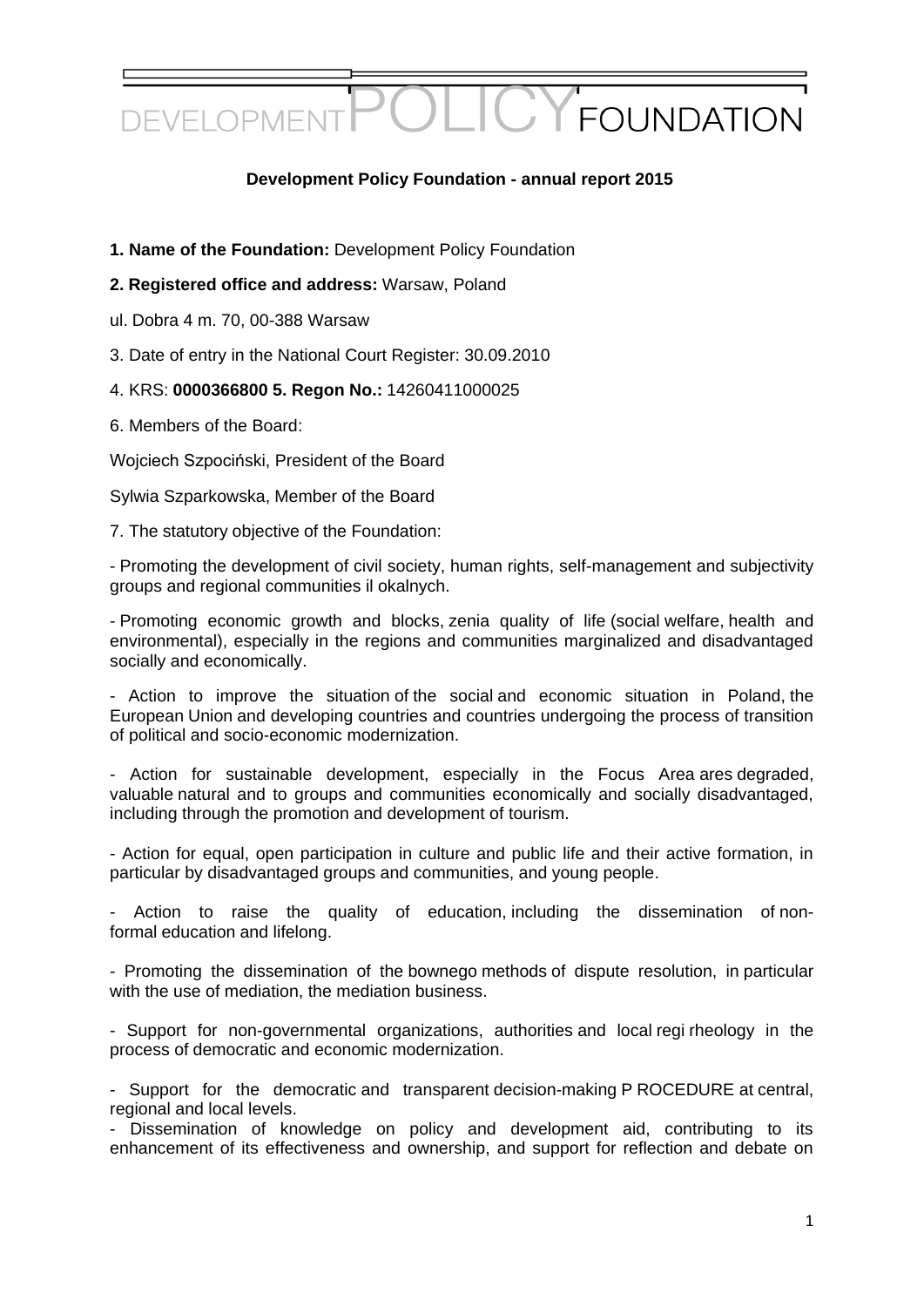international policy, especially the foreign policy of the Republic of Poland and the European Union.

- Action to increase the importance of the Republic of Poland and the European Union in the global international system.

- Supporting widely and in volunteering.

- Support for international and cross-border cooperation at central, regional and local level.

#### **7. Scope of statutory activity and realization of statutory objectives**

The Foundation pursues its objectives by:

- Creation, development and dissemination of studies, publications, studies on development policy, economy and sustainable development;

- Creating and sharing databases;

- Support for NGOs and local authorities in the effective use of available development assistance for them;

- Cooperation with individuals, national and foreign institutions conducting activities within the scope of the Foundation's activities;

- Collaboration with universities, central, regional and local authorities, organizations nongovernmental organizations, both in Poland and abroad;

- Collaboration with the media to promote development policy issues and sustainable development;

- organization of conferences, seminars, workshops, training sessions and study visits;

- Granting scholarships and organizing internships for both Polish and developing beneficiaries.

The most important activities of the Foundation which fulfill the Foundation's objectives:

- In 2015, the Foundation carried out a project "Construct the change: citizen prompted O-ring in Hola Prys tan, boost social engagement fo r UKR for V4". The aim of the task was to create an online tool / monitoring tool for engaging civil consultation involving innovative architects from V4. The project was financed by the Visegrad Fun d in the amount of 264 000 PLN. Home [www.gopriplus.org](https://translate.google.com/translate?hl=pl&prev=_t&sl=pl&tl=en&u=http://www.gopriplus.org) .Partners: Hola Prystan mayoralty, the AU, the International Center for Transition Democratical HU, SK Pedal What nsulting, the Institute for European Policy Europeum CZ, Regional Development Center Top Kaya, UKR. Architects: +48 Design Group, Vladimir Balda CZ.

2015 - "Design change: the revitalization of the common Holej Prystani the south of Ukraine" t ation to the Ministry of Foreign Affairs in the amount of 271 920 PLN. The project consisted of interfering in the common space of Hole Prystani, based on the results of public consultations conducted on-line and charette with the participation of architects. The full decision-making process was completed - a ferry stop was built in Hole Pristani. They organized a study tour to the Polish covering the best experience in the field of tourism and support for income diversification in gym. Website www.gopriplus.org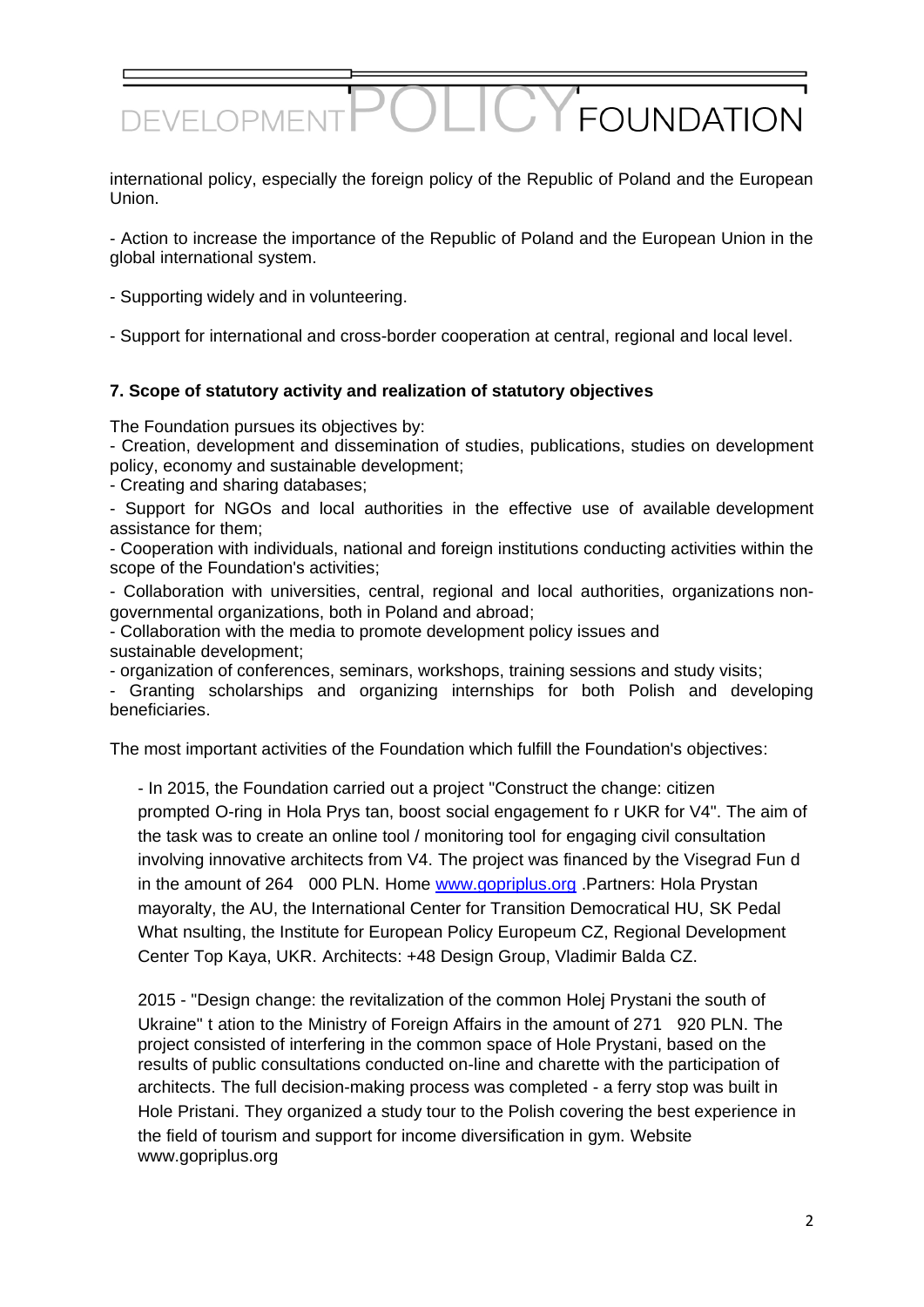#### $\overline{C}$ **FOUNDATION** DEVELOPME

Projects in Ukraine were part of a wider support for local institutions and civil society in Ukraine, including in the south of Ukraine partnership y BRD-net.

- 2015 Project "Moldovan culinary trails - registration and promotion of local products and regional Calarasi region." MFA grant in the amount of PLN 237,890 project aimed at supporting the Moldovan registration of regional and local products in accordance with European protection schemes - support the Ministry of Agriculture and the patent office within MD approximation of law and the EU. The project was also supported by a local NGO in Calarasi - creating cycling paths and building a tourism product that supports local development. A study tour to Poland was conducted. The first non-wine products were found in Moldova: Nimorink's fruit distillate and rose petal jam. Page: [www.codrute.org](https://translate.google.com/translate?hl=pl&prev=_t&sl=pl&tl=en&u=http://www.codrute.org) FB Moldavian Coulinary Routes. Partner zy: Miscarea Ecologist din Moldova, Casa Parintaesca Calarasi, Moldova, Local Action Group Vistula Terra Culmensis.

The project "Innovative tools and the creation of al ARCI international cooperation Podlasie local governments, with special emphasis on the countries of the Baltic Sea Area Neighborhood / Eastern Partnership". Grant of the Ministry of Foreign Affairs of the Republic of Poland under the program "Citizenship and self-governmental dimension of public diplomacy" of 95 337. The project has created a generator of invitations for projects (conclusions, expert cooperation) and a conference on international cooperation of local governments - with special regard to the beneficiaries of Scandinavian countries and V4 , as well as the needs analysis of beneficiaries MD, UKR, BY, TUN. The partner of the project was the Union of Rural Communes of the Podlaskie Voivodship.

- The New Path of the Ishkashim School of Volunteering is a way to support Gulu Gyoh's organization in its local development efforts. Project co-financed by the International Solidarity Foundation from the Polish Ministry of Foreign Affairs and the Education for Democracy Foundation under the RITA program transformed in the region by the Polish-American Freedom Foundation. Within the framework of the project new educational paths were created within the framework of the Iszkoszim Volunteer School. supported the education of music / instrument construction and clay / clay vessels by equipping teachers in the Ishkashim region in Tajikistan. In addition, the path of medicinal plants was promoted. By working with an architect I supported the creation of the Volunteer Center in the Pamir Mountains in AVJ (under construction). Page: [www.gornobadakshan.org](https://translate.google.com/translate?hl=pl&prev=_t&sl=pl&tl=en&u=http://www.gornobadakshan.org)

- the Foundation was a partner in the project "Women's Cooperatives in the Pamir Mountains" implemented by Peipsi CTC Estonia aiming to promote female entrepreneurship in the Pamir Mountains. The project was complementary with FPR's activities at Pamir. The project is being continued in 2016.

- In 2015, within the framework of the program "Promoting Polish culture abroad - Promise 2016", activities planned in Georgia at the beginning of 2016 will be prepared. The project consisted of on the signing of partnership letters with Georgian organizations.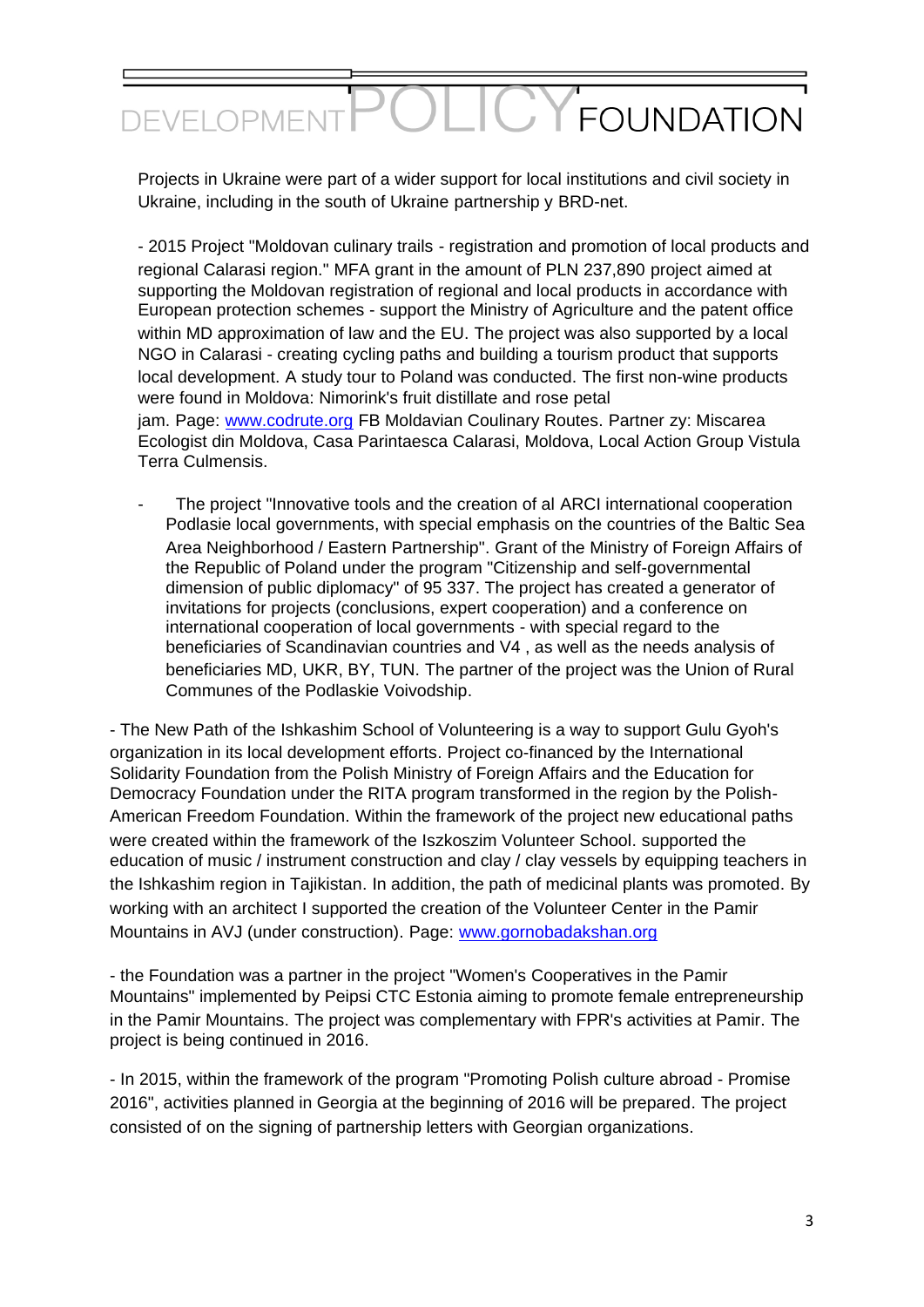#### $\bigcap$ **Y FOUNDATION** DEVELOPMEI

- The Foundation supported the project Pukhavichy, Minsk Voblast-Svir-Komarovo 2.0: A partnership of local NGOs and public institutions for the rehabilitation of the mentally disabled in Belarus; Adaptation of the model developed in Svirze to the needs of other institutions wąbrzeski implemented by the Association for Children with Special Needs. The project was the development of therapy in boarding houses in Belarus and the development of social entrepreneurship conducted by the institution.

- The Foundation supported the implementation of the project "Using Polish experience for the development of financially sustainable social and professional entrepreneurship of mentally disabled people" implemented by the RITA program from the Polish American Freedom Foundation by two partner Life Line Gurjaani and the Wąbrzeskie Association for the Support of Children with Special Needs. The project was aimed at equipping a local Georgian organization with a day care center for the mentally handicapped in tools for raising funds for statutory activities. Purchased m, in. kiln for ceramics and pottery wheel, ONEL trained medical staff, organized a promotional event.

- The Foundation supported a project implemented by essentially PressClub Poland from the FSM Elect Fix Kairouan: towards real self-government in Tunisia. The Foundation is also a member - founder of the Loka lnego Fund created in Kairouan whose purpose is the development of the region.

- The Foundation supported the project "Social Slow Food: Permanent source of income and effective social integration for the disabled and socially excluded from the resort TEMI" implemented by the Association of Community Development Płużnica in Georgia implemented by the MFA program of Polish Development Assistance 2016. The project created m .in. The kitchen allows tasting / conducting social entrepreneurship at the center for the mentally handicapped and people excluded from Temi in Gremi, Georgia.

- Continue to support launch Business Incubator in Belarus, a project implemented by EcoHome BY - grant the European Commission Representation in Belarus / EC on the BY. The project aims to train local entrepreneurs / businesses innovative, inclusive and providing them with micro-grants for the development of their own business ventures. This is the first project of its kind addressed to entrepreneurs in Belarus - currently under registration in the Ministry of Economy BY.

FPR prepared a project application on volunteer basis and participated in its negotiations with the European Commission. There will also be a project p współrealizować of its registration by the Ministry of Economy BY - but in 2015 the project had still not been registered.

- In Myanmar / Burma Yangon he worked with in the negotiation and preparation of grant for micro-stoworzenie inikubatora inicjatw China in the State, Western Burma / Myanmar: Basic Agency for Community Development (ABC / [www.abcmm.org](https://translate.google.com/translate?hl=pl&prev=_t&sl=pl&tl=en&u=http://www.abcmm.org/)), a grant request to be lights UNDEF edition (UN Democracy Fund). Commencement of operations: 2016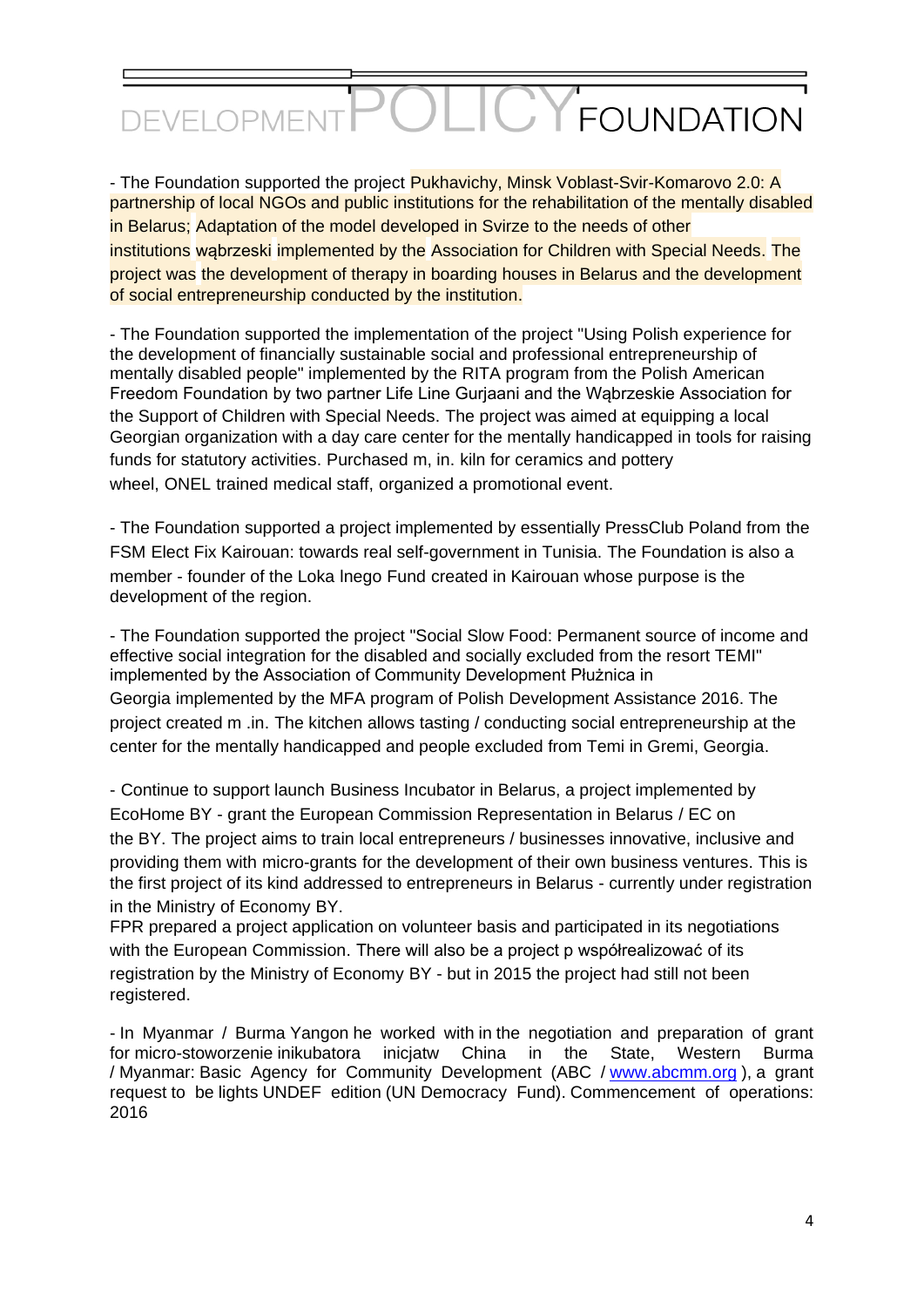#### **8. The most important legal events in the activities of the Foundation in 2015 r.**

Change in the composition of the Council of the Foundation - Tadeusz Iwański resigned from the Board.

#### **9. According to the National Court Register, the Foundation conducts business activity in the following areas:**

• works related to the renovation and restoration of historical sites and buildings,

- Printing and reproduction of recorded media,
- tourist accommodation and short-stay accommodation,
- other accommodation,
- food service activities,
- publishing,

• activities related to the production of films, video recordings, television programs, recordings sound and music,

- activities in the field of sound and music recordings,
- Broadcasting and subscription programs,
- information service activities,
- rental and management of own or leased real estate,
- management advice,
- other technical studies and analyzes,
- research in the field of social sciences and the humanities,
- advertisement,
- market research and public opinion,
- other professional, scientific and technical activities,
- employment-related activities,
- the activities of tour operators,
- tourist information activities,
- photocopying, document preparation and other specialist services

office support activities

- activities related to the organization of congresses, conferences and symposia,
- extramural forms of education,
- activities supporting education,
- creative activities related to culture and entertainment,
- the activities of libraries, archives and museums and other cultural activities,
- activities of other member organizations, not classified elsewhere,
- other service activities not elsewhere classified

- the leading activity is concerning, publishing, business information service, other professional, scientific and technical (advice, consultancy), activities related to the organization of congresses, conferences and symposia, other service activities, not classified elsewhere (translation)

#### **10. Resolutions of the Board of the Foundation**

Resolutions of the Foundation's Board in 2015 concerned: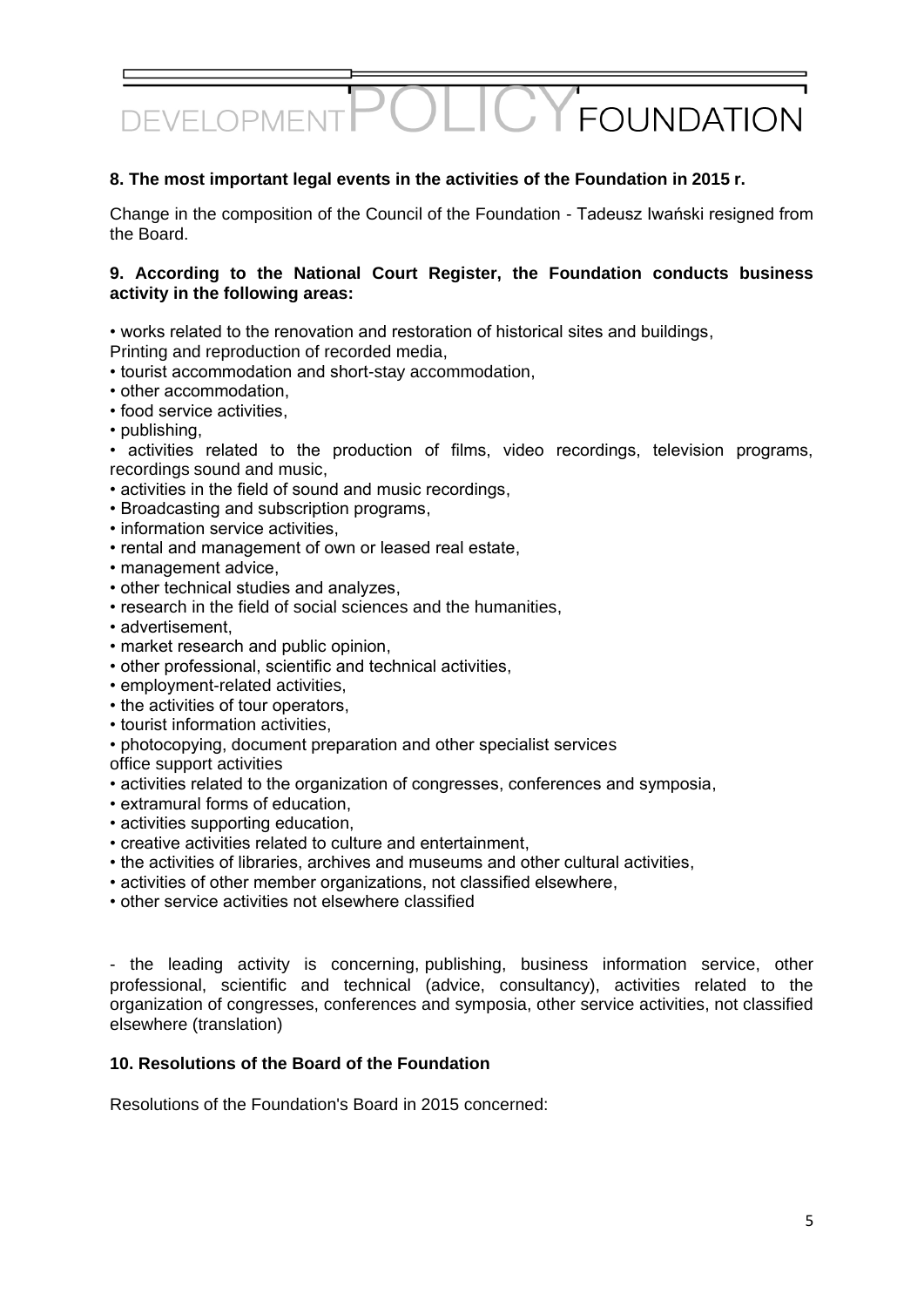- adoption of the substantive and financial report for 2014

- Sylwia Szparkowska's mandate to coordinate projects financed by FSM and RITA

- Aleksandra Piasecka's authorization to coordinate projects from the V4 and Ukraine funds from the Ministry of Foreign Affairs

- Agata Koziej's mandates for coordinating the project implemented in Moldova from the Ministry of Foreign Affairs

#### **11. Financial data (based on the additional information)**

The amount of revenues earned in 2015, with the separation of their sources

Paid benefits provided by the Foundation within the framework of the statutory objectives, taking into account the costs of these benefits

The Foundation did not conduct statutory activity for consideration.

Financial result of conducted business activity and percentage of income from business activity to income from other sources

The profit from the business is PLN 5,607.45. That represents 0.6% of revenues from other sources.

Information on costs incurred (based on the profit and loss account and additional information)

- implementation of statutory objectives 1.022.972,56
- administration (rents, telephone charges, postage, etc.), 6.037,80
- business activity, 0,00
- other costs 568,56

Facts about: number of persons employed in the foundation, broken down by occupied posts and with the separation of persons employed exclusively in business activity,

Information on the total amount of remuneration paid by foundations, divided into salaries, bonuses, bonuses and other benefits, with the exclusion of all remuneration of persons employed exclusively in business: Foundation does not employ employees

Information about the amount of annual or average monthly remuneration paid jointly to members of the board and other governing bodies, and to persons exclusively managing economic activity, broken down by remuneration, awards, bonuses and other benefits: The Foundation does not pay remuneration to members of the Management Board or the Board.

Information on expenses for remuneration from civil law contracts: In 2014, expenses were incurred for civil contracts in the amount of 81,620.71 gross.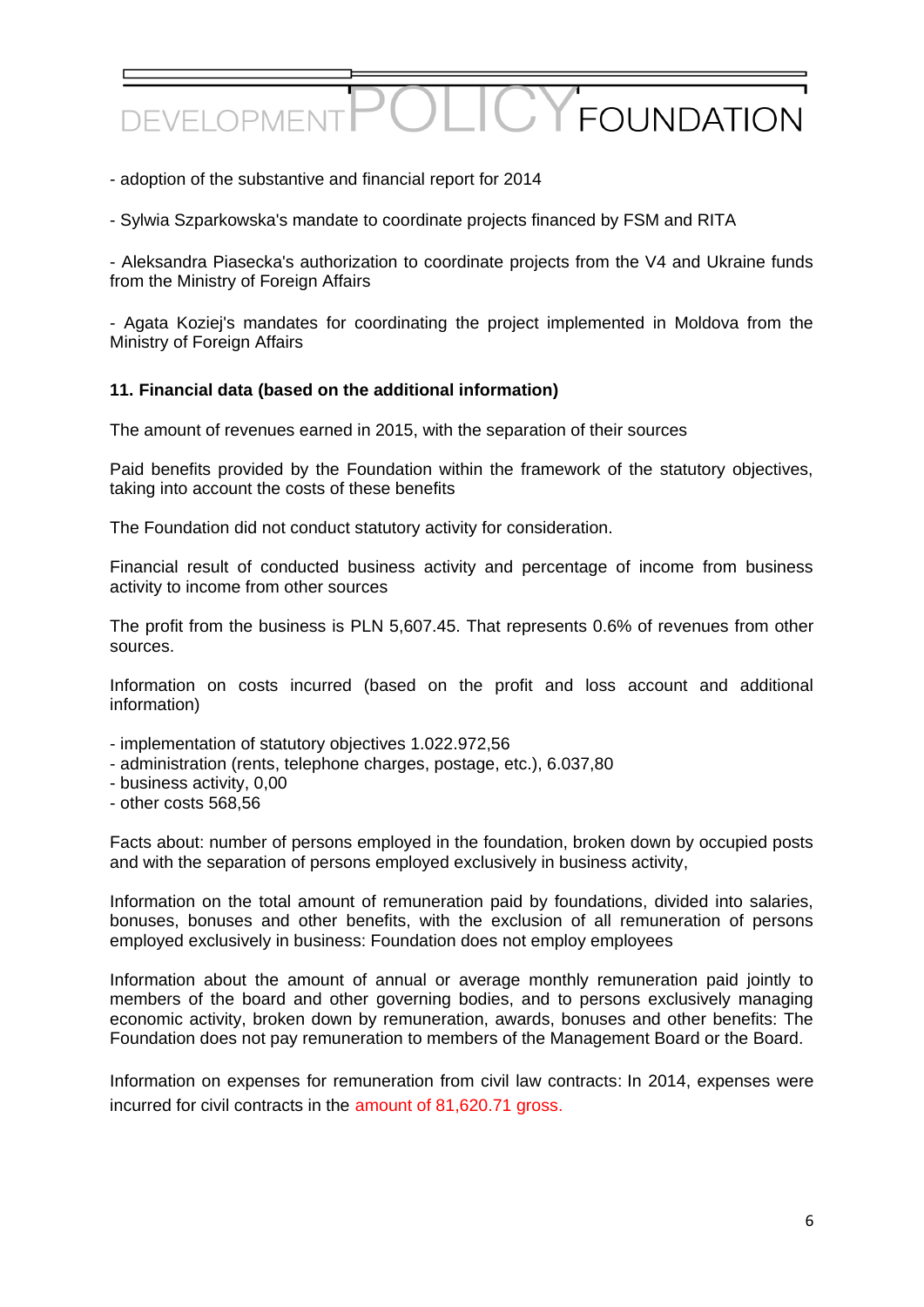

Information on loans granted by the Foundation of cash, divided by their height, indicating the borrowers and the conditions for granting loans and giving the base of that statute granting such loans: the Foundation does not grant any loans

the amounts included in the bank accounts, the value of the purchased bonds and the amount of shares acquired or shares acquired in commercial law companies, with the indication of those companies, acquired real estates, their intended use and the amount spent on such acquisition, acquired other fixed assets, liabilities foundation included in the relevant financial statements related sporząd for statistical purposes -

Information about the measures on the accounts at the end of 2 01 5 n and the end of the year 5 201 for rach unkach was collected and in hand 8192.71 at Bank Pekao SA in Warsaw and MBank Bank

The value of assets: **34,904.58** The value of liabilities: **34,904.58** Liabilities: **126,739.77** zł

In 201 5 Foundation did not acquire any bonds, shares, stocks or real estate.

I nformation about the Foundation's settlements under the incumbent tax liabilities, as well as information on tax declarations.

The Foundation pays taxes on an ongoing basis

**The Foundation makes annual declarations of PIT-4R, PIT-8AR and CIT-8.**